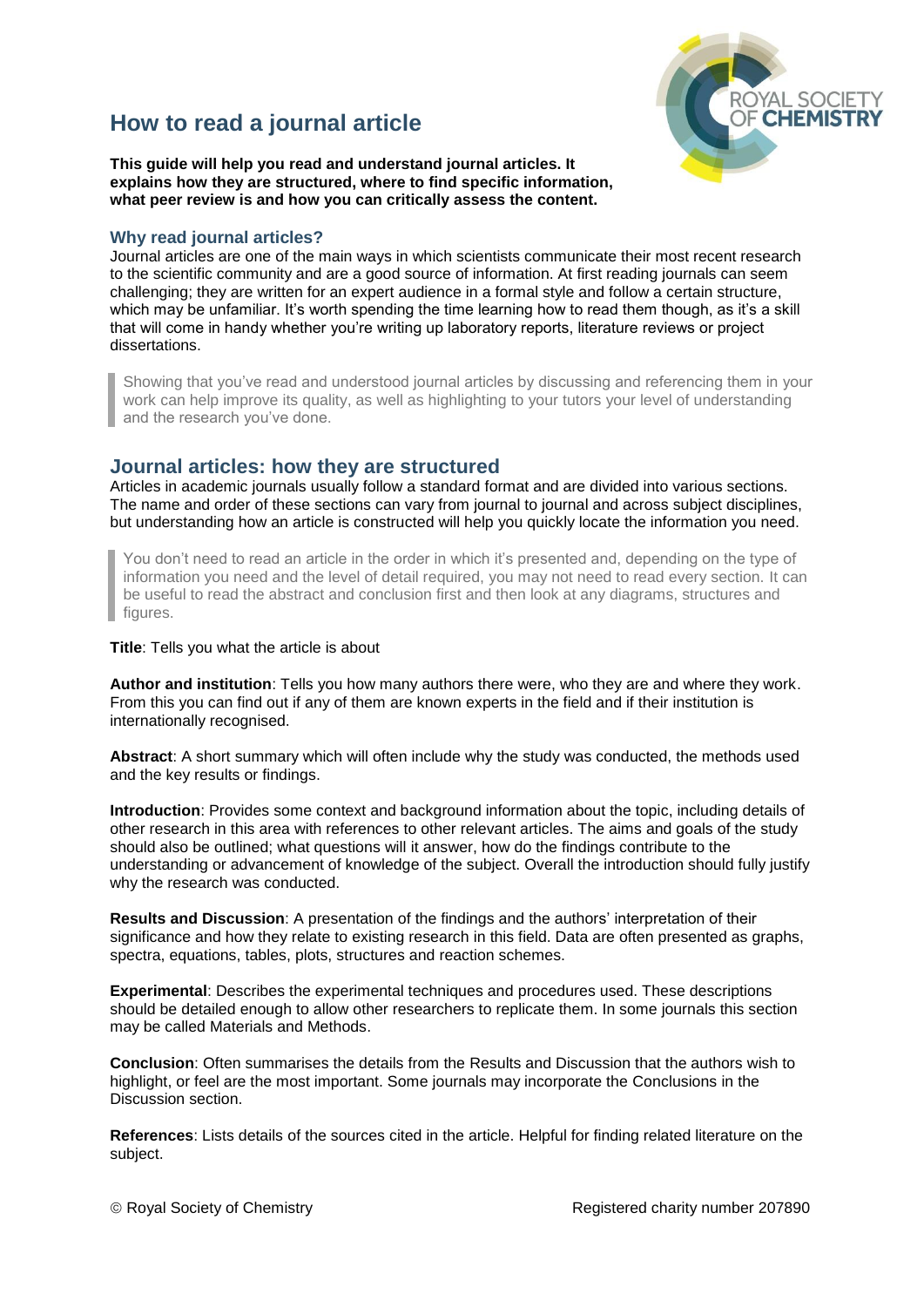# **What is Supplementary information and why is it useful?**

When reading journal articles you may find references to something called Supplementary information or Data. If you found the article online there will be a link which will take you to this material. If you're reading a printed copy there should be a note in the text which tells you that Supplementary information is available. This can be hard to spot as, depending on which journal you're reading, details may be found in different sections such as a footnote or at the end of the article after the references.

Authors include material in the Supplementary information which they believe to be of interest but which cannot be accommodated in the main journal article. This may be due to a lack of space or because of the material's format, as with 3D models, videos, animations and data sets.

Once you've established that the article has Supplementary information you need to decide if it will be useful for you to view it. The Supplementary information generally shouldn't include anything which hasn't been mentioned in the original article and it isn't essential for you to read it – although there can be exceptions to this with certain types of journal articles. But you may be interested to see more results in their original form, rather than just those the author has selected and interpreted in the main text. You might even be able to download raw data and run your own analysis on them, although access to specialist software may be required to do this.

Media such as video or 3D modelling might help you to understand difficult concepts as they can be presented in a different way.

## **Peer review – what it is and why it's important**

The journal articles you read are likely to have gone through the peer-review process prior to being published. This process involves reviewers - who are researchers and experts in this field - evaluating the research. They look at the experimental methods and procedures used, and check the validity of the conclusions and how the results have been processed and interpreted. They must also decide if the study is of value and worth disseminating to a wider audience.

Often the reviewers will suggest changes the authors must make if the article is to be accepted for publication. The aim of peer review is to maintain and improve the standard of published research. Articles in peer-reviewed journals are generally considered to be of high quality.

# **Critiquing articles – why you should critique articles and how to go about it**

### **Why critique articles?**

If an article has undergone the peer-review process you might assume that you can simply accept the findings as correct. However, one of the skills of a good scientist is the ability to think critically and ask questions about the study. The process of critiquing articles will help with your subject knowledge, as it's hard to come to conclusions about the procedures used and interpret the findings if you don't understand what you're reading. You may need to learn more about the subject before you feel confident enough to critique the article.

### **How to critique an article – the questions to ask and where to look for the answers**

You'll need to read the article in depth in order to critique it, so it's a good idea to skim through it at least once and look up any terms or processes you don't understand before you move on.

The aim of critiquing is not necessarily to disprove the authors' conclusions or find errors in the results, although this can sometimes happen. The intention is to evaluate the study and the manner in which it's presented. The impact of exciting and useful discoveries can be obscured in a poorly written article which lacks clarity. While reading, consider if there are ways in which the article can be improved.

- Did you find the information you expected in specific sections?
- Were the results presented clearly and could they be easily understood?
- Were you convinced by the authors' interpretation of the results?